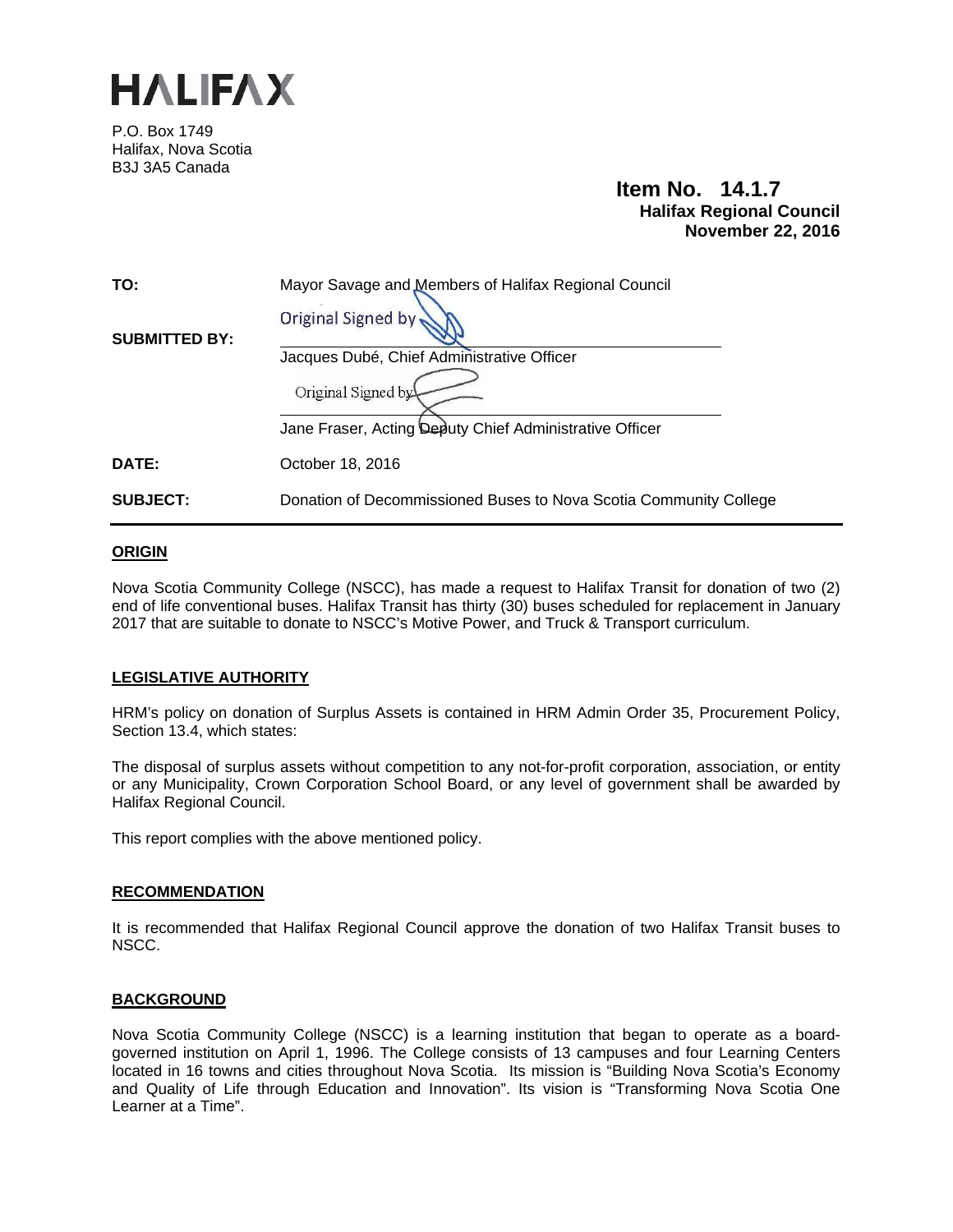One of the College's strategic priorities is its commitment to the building and sustaining of strong community connections. These connections help NSCC better prepare the next generation of graduates with the tools, resources and guidance they need to succeed in their field of study. A perfect example is the relationship with Halifax Transit. Halifax Transit's proposal to donate two transit buses would mean that at two of four campuses which offer Heavy Duty Truck and Transport (HDTT), the College could enhance its instruction to pre-apprenticeship students and offer them the technical practice needed for those wishing to find employment in the bus/coach industry. The HDTT program focuses on the many systems that are similar, but not the same as those within the bus/coach industry. Systems such as electronic multiplexing, air brakes, height adjustable suspension and many more could be familiarized within curriculum to further assist students along their apprenticeship journey.

Currently there are no buses at any of the NSCC locations. To support the curriculum offered at NSCC, having buses creates familiarity which, in turn, supports the development of prospective tradespeople as they progress through their journeyperson status. Halifax Transit has determined these buses have no useful purpose once decommissioned, they could, if left intact, however find new life and be repurposed to serve as a starting point for both students and faculty in ensuring a full understanding of their composition.

## **DISCUSSION**

The two non-accessible conventional buses are at end of life; seventeen (17) years and twenty-two (22) years respectively, and while more costly to maintain and operate for Halifax Transit, they still have some use for teaching engine, axle, steering, and suspension practical and theory principles. The buses will be stripped of all Halifax Transit useful property prior to being donated. NSCC would assume all costs of receiving the buses.

In donating these buses, NSCC would be accepting as is, where is.

### **FINANCIAL IMPLICATIONS**

These buses have fully depreciated and are sold as scrap once decommissioned. The scrap value of a conventional bus is \$1000, however, Halifax Transit will forgo the scrape revenue of \$2000 for a donation in kind.

### **RISK CONSIDERATION**

Upon donation, all risks associated with the operation of the vehicle would be assumed by NSCC.

### **COMMUNITY ENGAGEMENT**

An appropriate communications plan will be executed to ensure the community is aware of this HRM support to post-secondary education.

#### **ENVIRONMENTAL IMPLICATIONS**

N/A

### **ALTERNATIVES**

Council could direct staff to sell the buses via public auction. There is no guarantee that the municipality captures market value as a result. Proceeds from the sale of surplus vehicles are directed to a General Reserve.